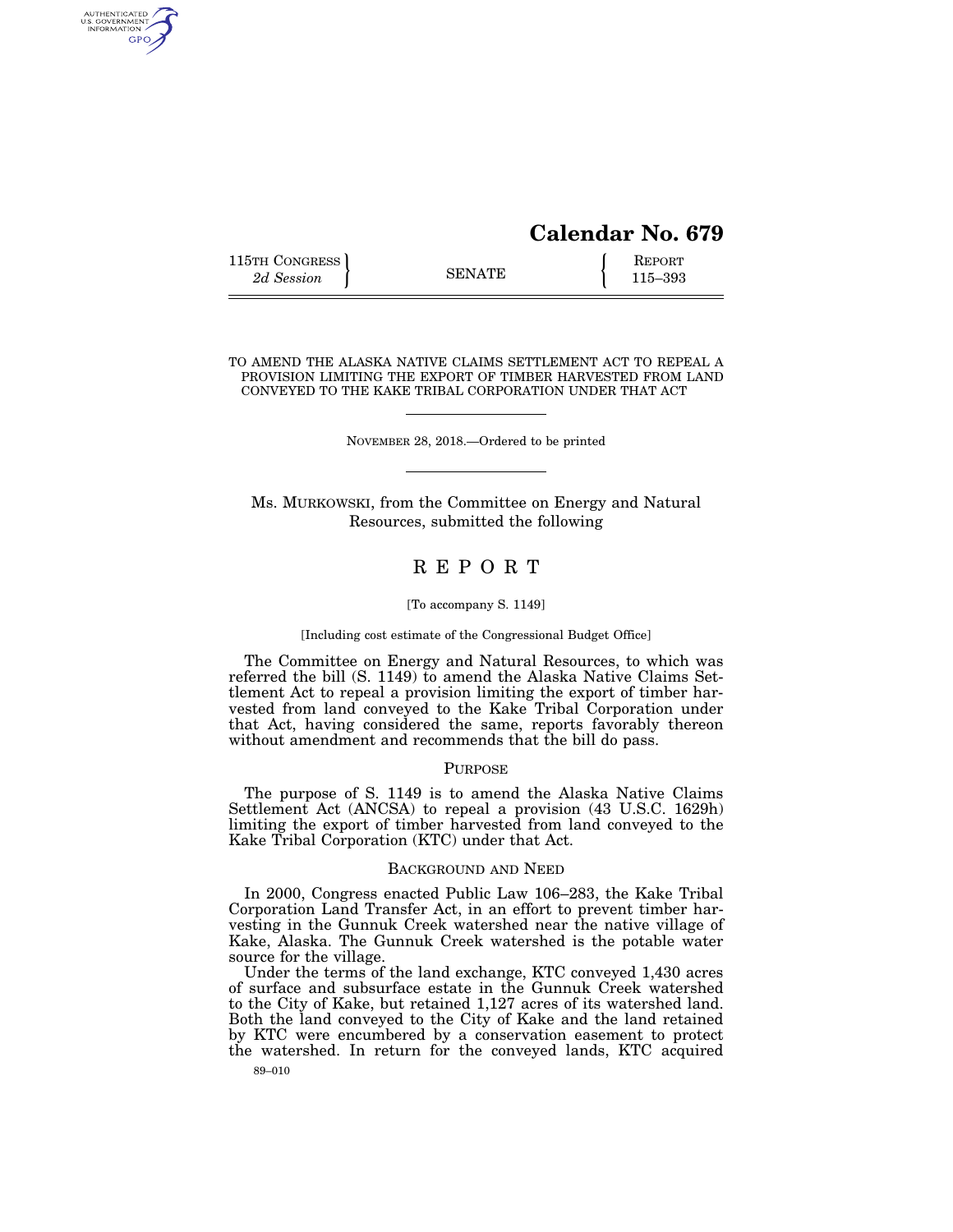1,389 acres of timberlands in the nearby Jenny Creek area, which is outside of the protected watershed.

Although the legislation did not require the values of the lands subject to exchange be equal, the parties attempted to informally equalize the value of the land exchange. To facilitate this, Sealaska, the southeast regional native corporation established under the Alaska Native Claims Settlement Act (ANCSA), and the State of Alaska exchanged lands among themselves and the U.S. Forest Service. The exchanged land included 1,127 acres of Sealaska lands that were deeded to the Southeast Alaska Lands Trust to aid in the protection of the town's watershed, and 694.5 acres from the State of Alaska to the City of Kake for the purpose of municipal expansion.

The House Committee report accompanying the legislation noted that KTC would be compensated with a \$15 million payment from the Forest Service to equalize the value of the exchange. An appraisal conducted in 2000 for the purpose of determining the approximate value of the timber if the timber was sold in export markets, estimated that the value of the Gunnuk Creek watershed's timber was worth approximately \$32 million while the value of the timber at Jenny Creek—land at Saginaw and Hamilton Bay on Kuiu Island—was estimated to be worth \$14.4 million (H. Rept. 106–489). By contrast, private appraisals estimated the domestic market value of that timber in  $2000$  to be approximately \$7.4 million.

A provision was included in Public Law 106–283 that prohibited the sale of the timber from the Jenny Creek lands in export markets. This effectively required that the timber be sold only in Alaska or to West Coast mills for domestic processing. This had the effect of lowering the sales value, yet increasing timber availability for the mills.

Also impacting the value of the exchange to KTC, Congress did not begin appropriating the \$15 million payment until 2005 because the authorization of appropriations in the legislation prohibited appropriations being made until KTC entered into a series of conservation easements. By 2009, Congress had appropriated just under \$13 million of the total compensation. From 2000 to 2009, timber prices decreased. The Forest Service contends that since the value of the timber in the Gunnuk Creek watershed has declined, the remaining \$2.1 million of the \$15 million in compensation is no longer necessary to equalize the values of the land exchange.

KTC has argued over the past decade that the remaining \$2.1 million in still owed from the original appropriation. For several years, KTC has been seeking to repeal the timber export prohibition to allow the corporation to sell Jenny Creek timber for export, potentially raising its value and helping to offset the compensation deficit it faced with the original 2000 land exchange.

S. 1149 strikes the provision in Public Law 106–283 prohibiting KTC from exporting timber, thus allowing the corporation to sell its timber as it chooses, the same right held by all other Alaska Native corporations that gained lands under terms of ANCSA.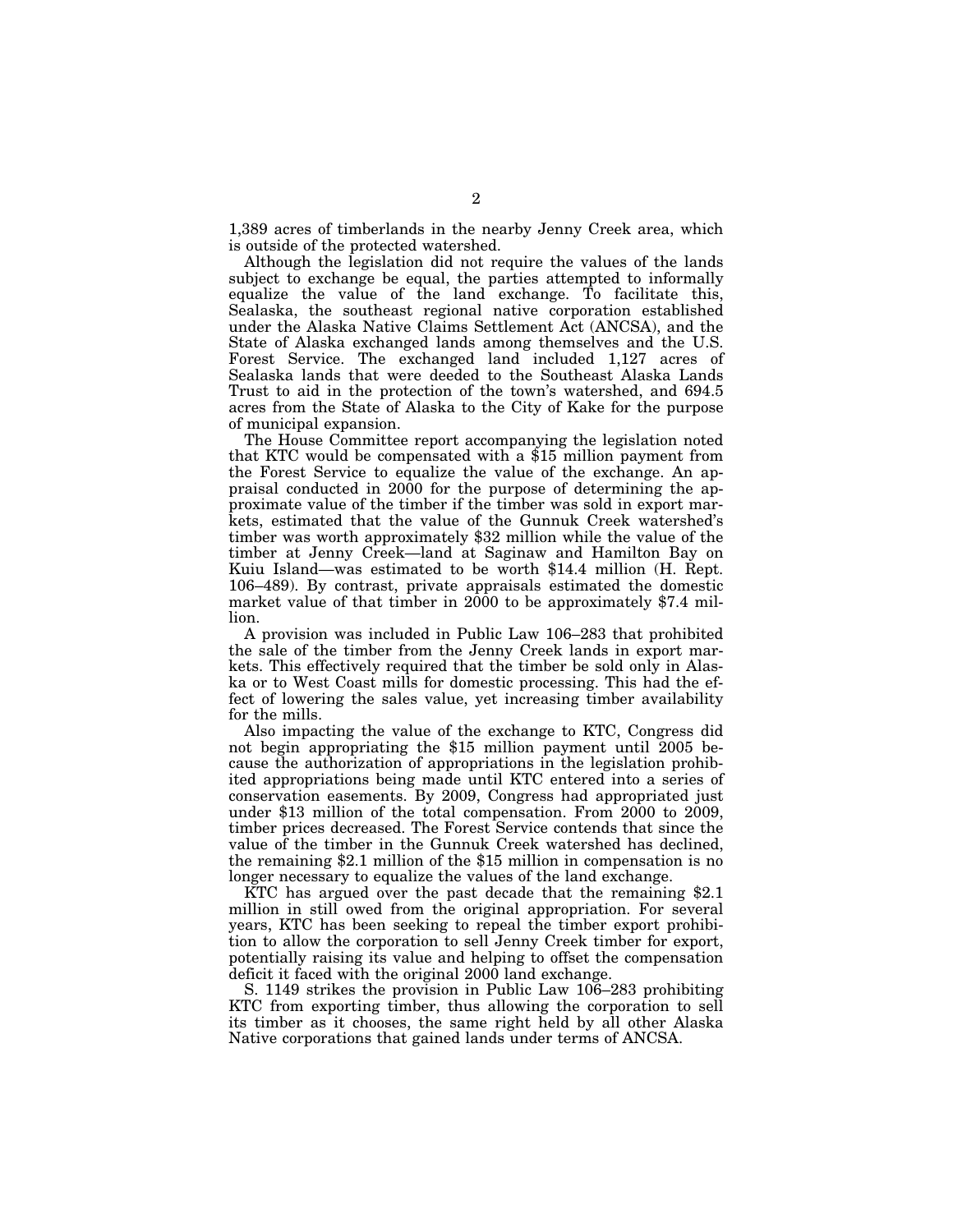#### LEGISLATIVE HISTORY

S. 1149 was introduced by Senator Murkowski on May 17, 2017. The Subcommittee on Public Lands, Forests, and Mining held a hearing on S. 1149 on July 26, 2017.

The Senate Committee on Energy and Natural Resources met in open business on October 2, 2018, and ordered S. 1149 favorably reported.

#### COMMITTEE RECOMMENDATION

The Senate Committee on Energy and Natural Resources, in open business session on October 2, 2018, by a majority voice vote of a quorum present, recommends that the Senate pass S. 1149.

#### SECTION-BY-SECTION ANALYSIS

#### *Section. 1. Repeal of provision limiting the export of timber harvested from certain Kake Tribal Corporation land*

Section 1 repeals section 42 of ANCSA to remove the prohibition on the exportation of timber harvested from KTC lands.

#### COST AND BUDGETARY CONSIDERATIONS

The following estimate of the costs of this measure has been provided by the Congressional Budget Office:

S. 1149 would amend the Kake Tribal Corporation Land Transfer Act to repeal a timber export prohibition on almost 1,400 acres of land that was conveyed to the Kake Tribal Corporation in 2001.

Because the prohibition that would be repealed under S. 1149 only applies to timber controlled by the native corporation, CBO estimates that implementing the bill would not affect federal spending.

Enacting S. 1149 would not affect direct spending or revenues; therefore, pay-as-you-go procedures do not apply.

CBO estimates that enacting S.1149 would not increase net direct spending or on-budget deficits in any of the four consecutive 10-year periods beginning in 2029.

S. 1149 contains no intergovernmental or private-sector mandates as defined in the Unfunded Mandates Reform Act.

The CBO staff contact for this estimate is Robert Reese. The estimate was reviewed by H. Samuel Papenfuss, Deputy Assistant Director for Budget Analysis.

#### REGULATORY IMPACT EVALUATION

In compliance with paragraph 11(b) of rule XXVI of the Standing Rules of the Senate, the Committee makes the following evaluation of the regulatory impact which would be incurred in carrying out S. 1149. The bill is not a regulatory measure in the sense of imposing Government-established standards or significant economic responsibilities on private individuals and businesses.

No personal information would be collected in administering the program. Therefore, there would be no impact on personal privacy.

Little, if any, additional paperwork would result from the enactment of S. 1149, as ordered reported.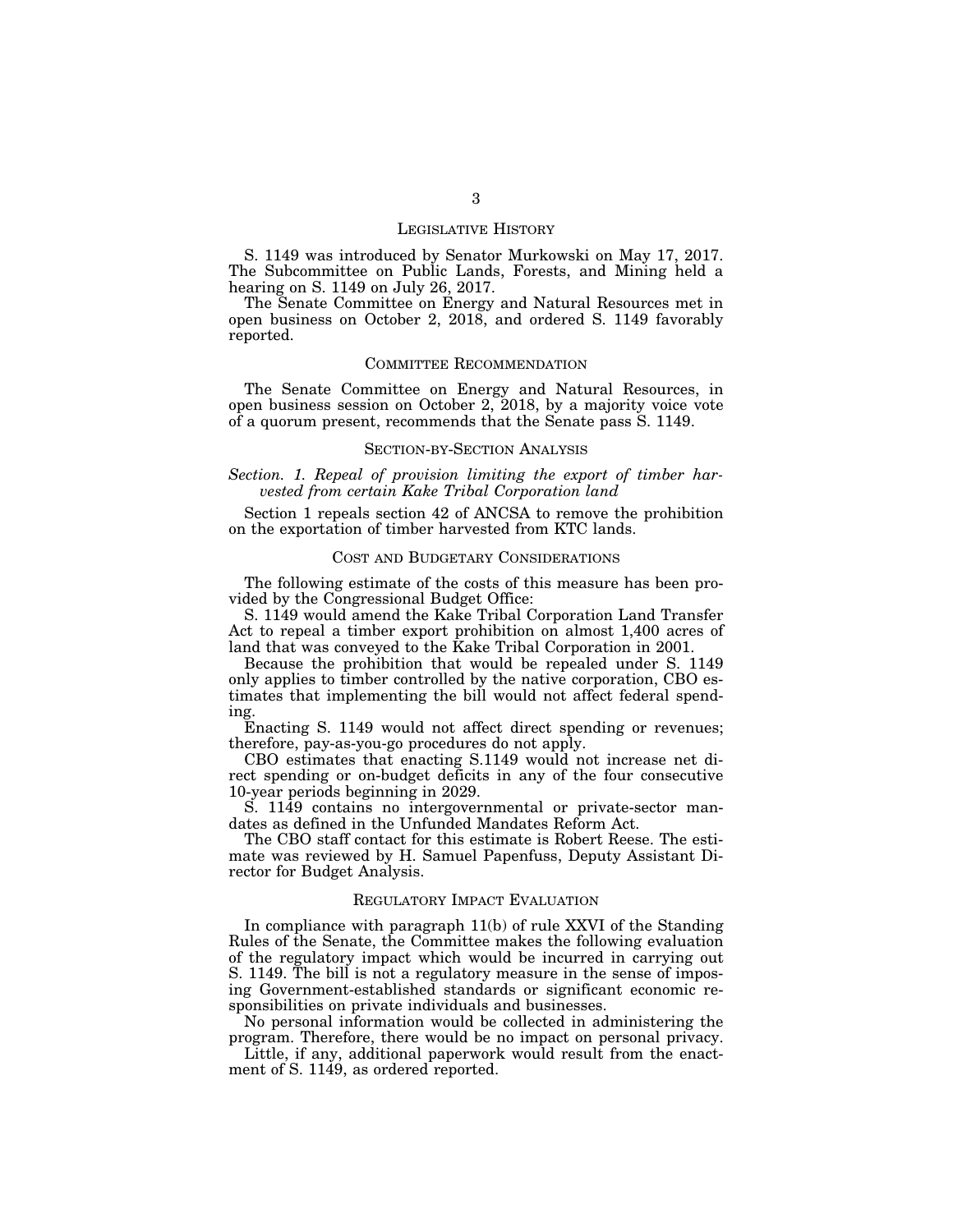#### CONGRESSIONALLY DIRECTED SPENDING

S. 1149, as ordered reported, does not contain any congressionally directed spending items, limited tax benefits, or limited tariff benefits as defined in rule XLIV of the Standing Rules of the Senate.

#### EXECUTIVE COMMUNICATIONS

The testimony provided by the Department of Agriculture at the July 26, 2017, hearing on S. 1149 follows:

# STATEMENT FOR THE RECORD, U.S. FOREST SERVICE, UNITED STATES DEPARTMENT OF AGRICULTURE

Chairman Lee, Ranking Member Wyden, members of the Subcommittee, thank you for the opportunity to present the views of the U.S. Department of Agriculture (USDA) regarding S. 1149—the Kake Tribal Corporation Export Restriction Act.

S. 1149 would repeal a timber export prohibition that was enacted in 2000 as part of the Kake Tribal Corporation Land Transfer Act (Public Law 106–283, October 6, 2000, 114 Stat. 867) (Kake Act). The Kake Act reallocated lands and land selection rights among the State of Alaska, Kake Tribal Corporation, and the City of Kake. The Kake Act also involved conveyance of 1,389 acres of federal lands to Kake Tribal Corporation and Sealaska Corporation. Conveyance of land interests was completed in 2001 and Forest Service considers the Kake Act to be fully implemented. The Forest Service does not have a role in Kake Tribal Corporation's timber sale activities and therefore has no position on the bill.

Thank you again for the opportunity to provide this statement for the record.

#### CHANGES IN EXISTING LAW

In compliance with paragraph 12 of rule XXVI of the Standing Rules of the Senate, changes in existing law made by the original bill, as reported, are shown as follows (existing law proposed to be omitted is enclosed in black brackets, new matter is printed in italic, existing law in which no change is proposed is shown in roman):

#### **ALASKA NATIVE CLAIMS SETTLEMENT ACT**

#### Public Law 92–203, as amended

\* \* \* \* \* \* \*

### KAKE TRIBAL CORPORATION LAND TRANSFER

\* \* \* \* \* \* \*

SEC. 42. (a) IN GENERAL.—If—<br> **[(h)** TIMBER MANUFACTU

ø(h) TIMBER MANUFACTURING; EXPORT RESTRICTION.— Nothwithstanding any other provision of law, timber harvested from lands conveyed to Kake Tribal Corporation under this section shall not be available for export as unprocessed logs from Alaska,